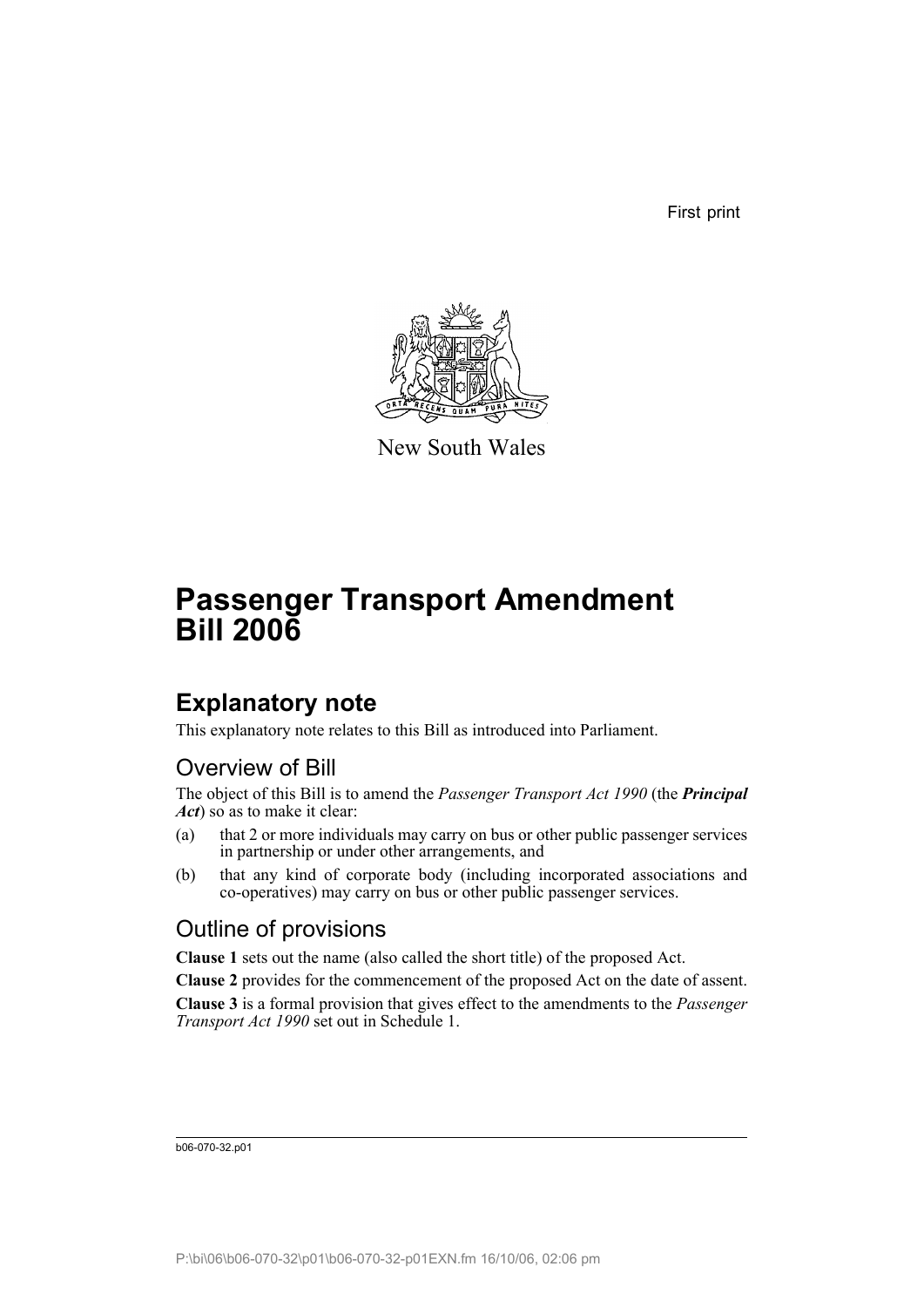Explanatory note

**Clause 4** provides for the repeal of the proposed Act after all the amendments made by the proposed Act have commenced. Once the amendments have commenced the proposed Act will be spent and section 30 of the *Interpretation Act 1987* provides that the repeal of an amending Act does not affect the amendments made by that Act.

## **Schedule 1 Amendments**

**Schedule 1 [1]** amends section 3 of the Principal Act to provide a definition of *corporation* for the purposes of the Principal Act that includes any kind of corporate body (including an incorporated association and a co-operative).

**Schedule 1 [2]** inserts section 5A into the Principal Act to clarify that the following persons may be accredited to carry on a public passenger service:

- (a) a single individual,
- (b) 2 or more individuals jointly,
- (c) a corporation.

Where accreditation is issued to 2 or more individuals jointly, the proposed section authorises the accreditation to be cancelled, suspended or varied should any one of the individuals die or cease to jointly carry on the service. The proposed section also ensures that once 2 or more individuals have been accredited jointly, they are each subject to the obligations imposed on accredited public passenger service operators under the Principal Act.

**Schedule 1 [3]** amends Schedule 3 to the Principal Act to enable regulations of a savings or transitional nature to be made as a consequence of the enactment of the proposed Act.

**Schedule 1 [4]** amends Schedule 3 to the Principal Act to validate accreditations, contracts and other acts or things that were purportedly issued, renewed, entered into or done or omitted prior to the commencement of the proposed Act that would have been valid had the proposed Act been in force at the relevant time.

Explanatory note page 2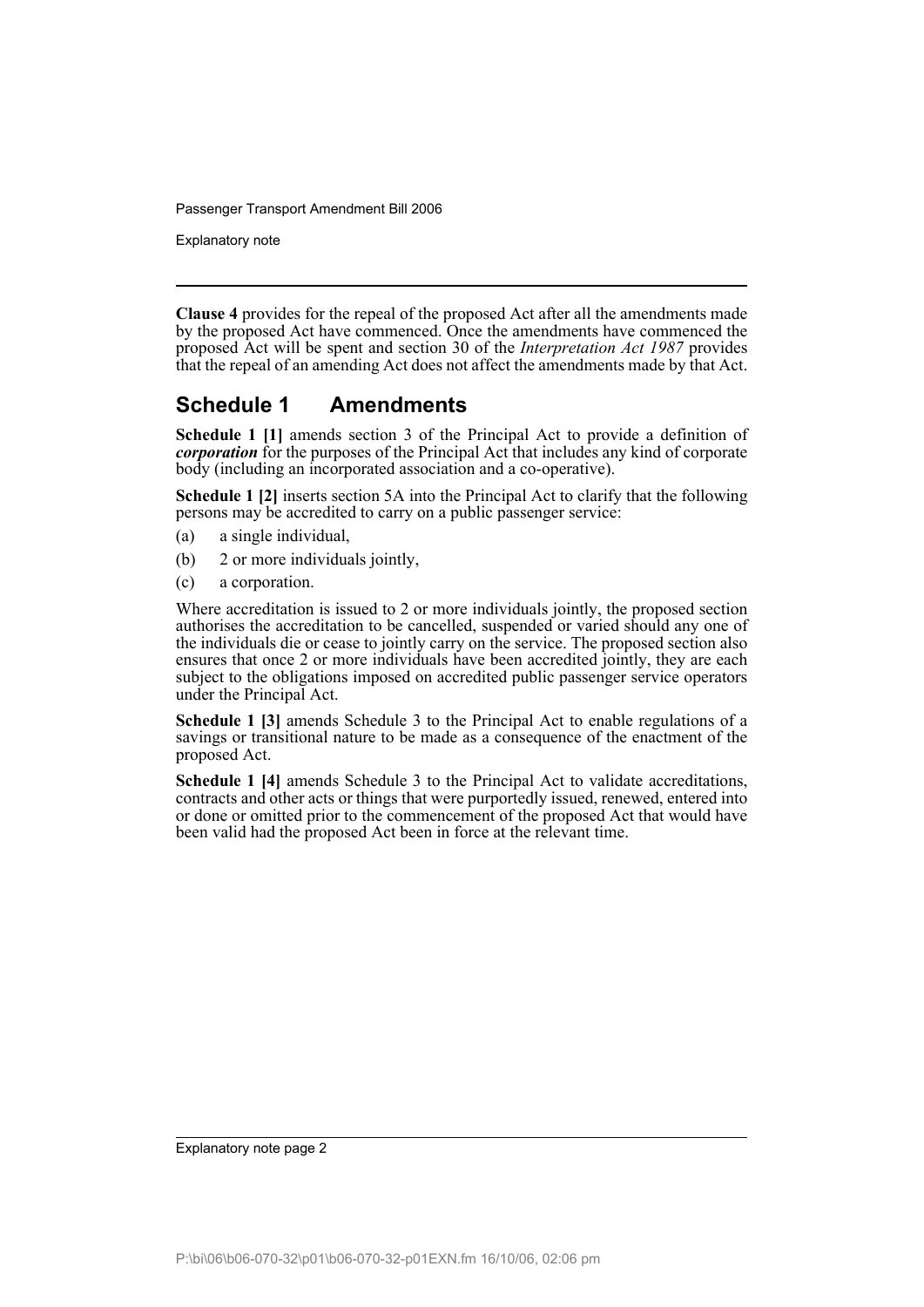First print



New South Wales

# **Passenger Transport Amendment Bill 2006**

## **Contents**

|                                                 | Page          |
|-------------------------------------------------|---------------|
| Name of Act                                     |               |
| Commencement                                    | 2             |
| Amendment of Passenger Transport Act 1990 No 39 | $\mathcal{D}$ |
| Repeal of Act                                   | 2             |
| Schedule 1 Amendments                           |               |
|                                                 |               |

b06-070-32.p01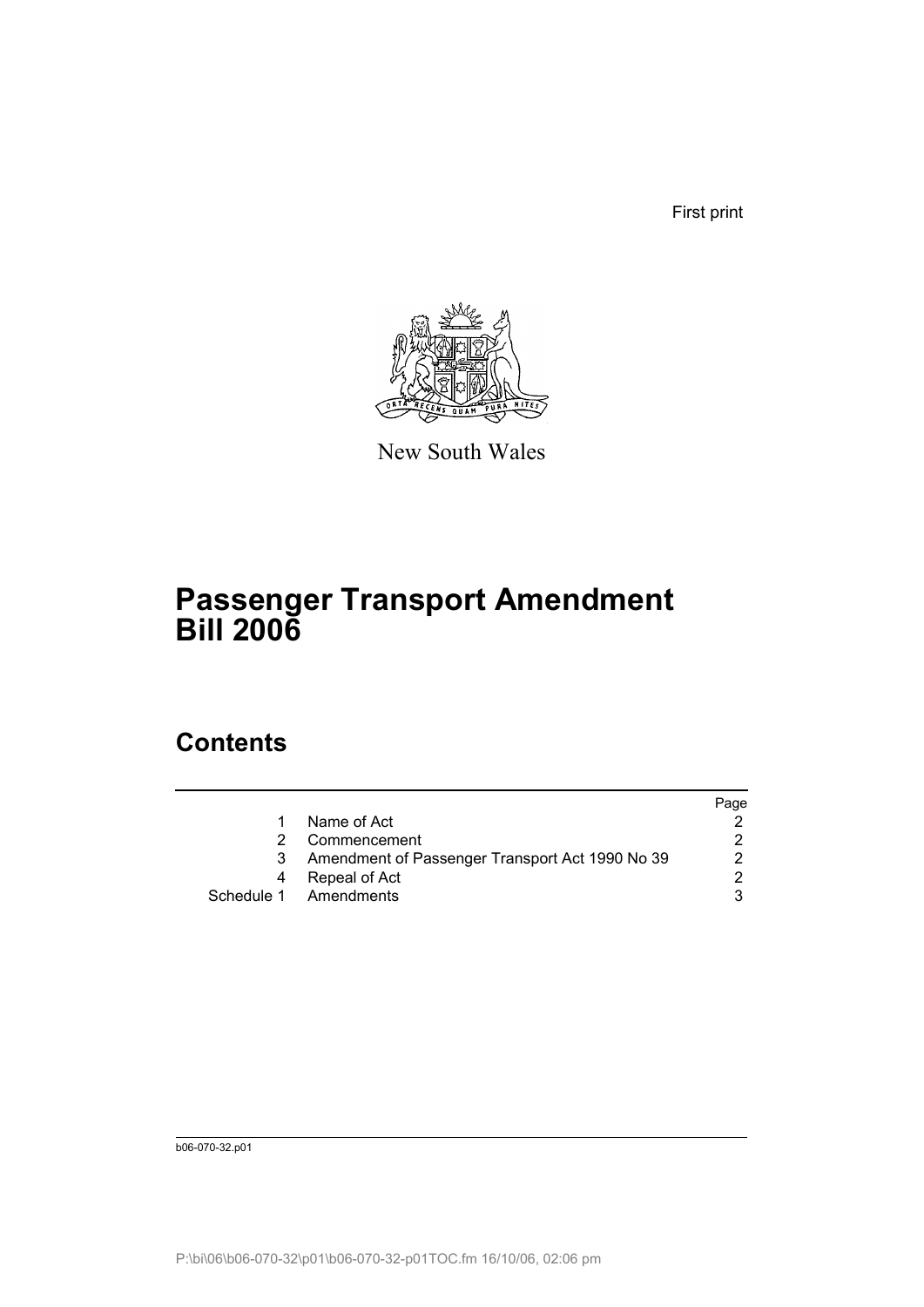Contents

Page

Contents page 2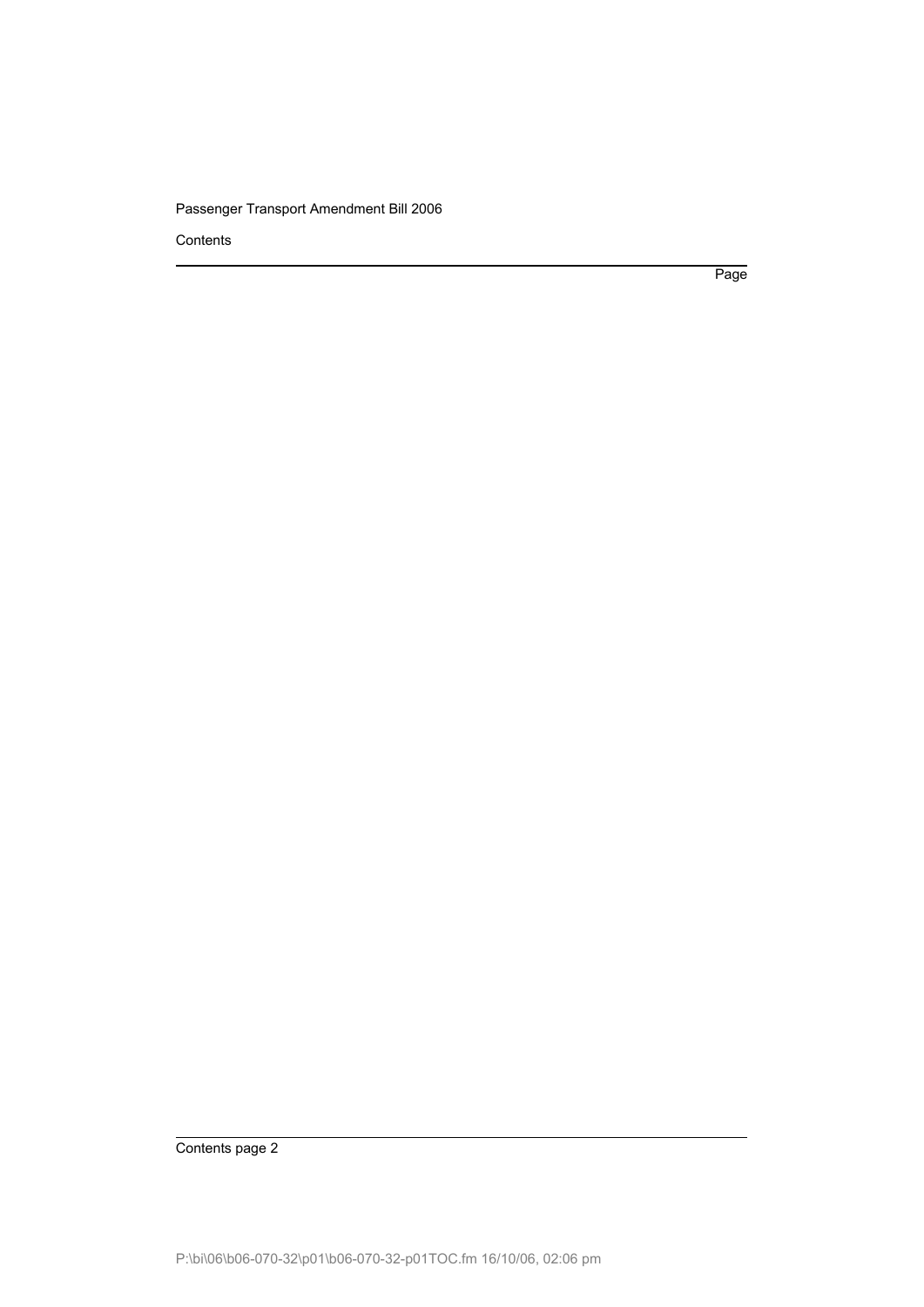

New South Wales

# **Passenger Transport Amendment Bill 2006**

No , 2006

### **A Bill for**

An Act to amend the *Passenger Transport Act 1990* to make further provision with respect to the accreditation of operators of public passenger services; and for other purposes.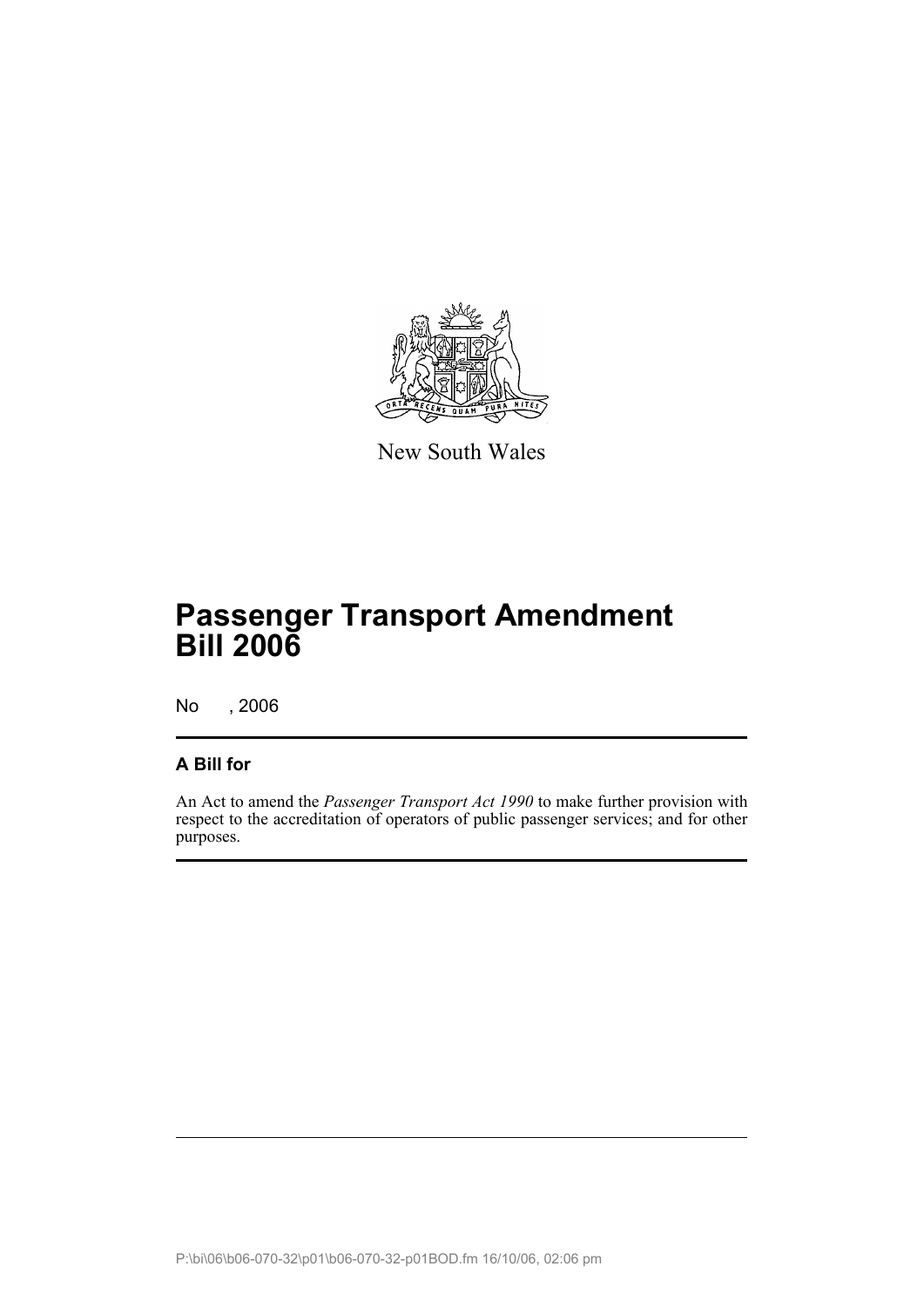<span id="page-5-3"></span><span id="page-5-2"></span><span id="page-5-1"></span><span id="page-5-0"></span>

|   |                                                 | The Legislature of New South Wales enacts:                                                                                                                | 1              |
|---|-------------------------------------------------|-----------------------------------------------------------------------------------------------------------------------------------------------------------|----------------|
| 1 |                                                 | <b>Name of Act</b>                                                                                                                                        | $\overline{2}$ |
|   |                                                 | This Act is the Passenger Transport Amendment Act 2006.                                                                                                   | 3              |
| 2 | <b>Commencement</b>                             |                                                                                                                                                           |                |
|   |                                                 | This Act commences on the date of assent to this Act.                                                                                                     | 5              |
| 3 | Amendment of Passenger Transport Act 1990 No 39 |                                                                                                                                                           |                |
|   |                                                 | The Passenger Transport Act 1990 is amended as set out in Schedule 1.                                                                                     | 7              |
| 4 |                                                 | <b>Repeal of Act</b>                                                                                                                                      | 8              |
|   | (1)                                             | This Act is repealed on the day following the day on which this Act<br>commences.                                                                         | 9<br>10        |
|   | (2)                                             | The repeal of this Act does not, because of the operation of section 30<br>of the <i>Interpretation Act 1987</i> , affect any amendment made by this Act. | 11<br>12       |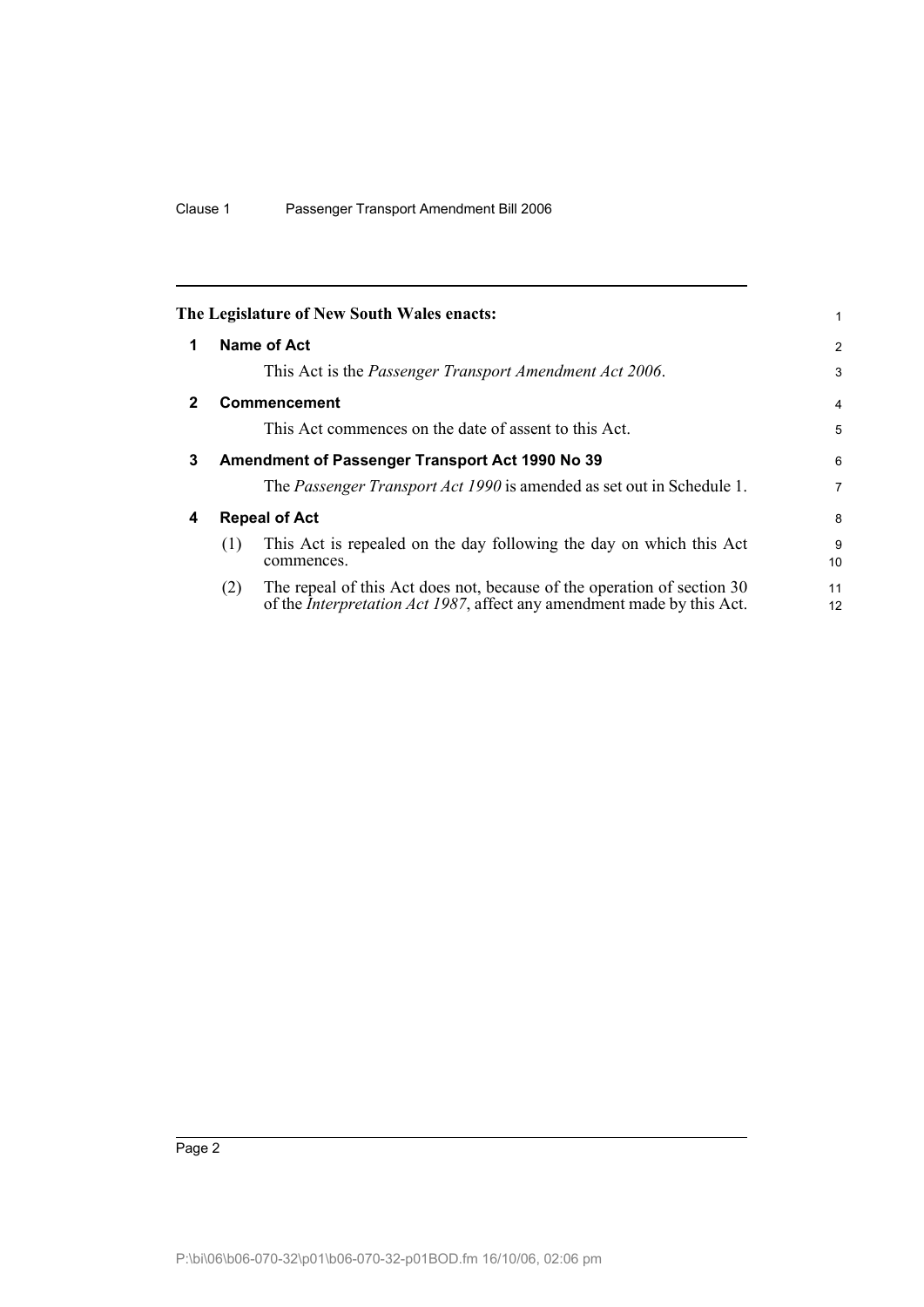Amendments Schedule 1

<span id="page-6-0"></span>

| <b>Schedule 1</b> |                                                                                                                                                        |     | <b>Amendments</b> | $\mathbf{1}$                                                                                                                                                                                                                 |                      |
|-------------------|--------------------------------------------------------------------------------------------------------------------------------------------------------|-----|-------------------|------------------------------------------------------------------------------------------------------------------------------------------------------------------------------------------------------------------------------|----------------------|
|                   |                                                                                                                                                        |     |                   | (Section 3)                                                                                                                                                                                                                  | $\overline{2}$       |
| [1]               | <b>Section 3 Definitions</b>                                                                                                                           |     |                   |                                                                                                                                                                                                                              | 3                    |
|                   | Insert in alphabetical order in section $3(1)$ :<br><i>corporation</i> means any incorporated body of the kind referred to<br>in section 5A $(1)$ (c). |     |                   | $\overline{4}$<br>5<br>6                                                                                                                                                                                                     |                      |
| $[2]$             | <b>Section 5A</b>                                                                                                                                      |     |                   |                                                                                                                                                                                                                              |                      |
|                   | Insert after section 5:                                                                                                                                |     |                   |                                                                                                                                                                                                                              |                      |
|                   | 5A                                                                                                                                                     |     |                   | Persons who may be accredited                                                                                                                                                                                                | 9                    |
|                   |                                                                                                                                                        | (1) |                   | For the purposes of this Act, the following are eligible to be<br>accredited to carry on a public passenger service:                                                                                                         | 10<br>11             |
|                   |                                                                                                                                                        |     | (a)               | a single individual,                                                                                                                                                                                                         | 12                   |
|                   |                                                                                                                                                        |     | (b)               | two or more individuals carrying or proposing to carry on<br>the service jointly under a partnership or other agreement<br>or arrangement,                                                                                   | 13<br>14<br>15       |
|                   |                                                                                                                                                        |     | (c)               | a body incorporated by or under the law of this or any other<br>jurisdiction (including the Corporations Act 2001 of the<br>Commonwealth, the Associations Incorporation Act 1984<br>or the <i>Co-operatives Act 1992</i> ). | 16<br>17<br>18<br>19 |
|                   |                                                                                                                                                        | (2) |                   | If 2 or more individuals are jointly accredited and any one of<br>them dies or ceases to jointly carry on the service:                                                                                                       | 20<br>21             |
|                   |                                                                                                                                                        |     | (a)               | the accreditation is automatically suspended on the<br>expiration of 21 days after the death or cessation if the<br>Director-General has not been notified before that time of<br>the death or cessation, and                | 22<br>23<br>24<br>25 |
|                   |                                                                                                                                                        |     | (b)               | the accreditation may be cancelled, suspended or varied<br>under this Act because of the death or cessation (whether<br>before or after any such notification).                                                              | 26<br>27<br>28       |
|                   | (3)                                                                                                                                                    |     | Act.              | If 2 or more individuals are jointly accredited to carry on a public<br>passenger service, each of those individuals has the obligations<br>imposed on accredited operators of any such service under this                   | 29<br>30<br>31<br>32 |
| [3]               | <b>Schedule 3 Savings and transitional provisions</b>                                                                                                  |     |                   |                                                                                                                                                                                                                              | 33                   |
|                   | Insert at the end of clause $2(1)$ :                                                                                                                   |     |                   |                                                                                                                                                                                                                              | 34                   |
|                   |                                                                                                                                                        |     |                   | Passenger Transport Amendment Act 2006                                                                                                                                                                                       | 35                   |

Page 3